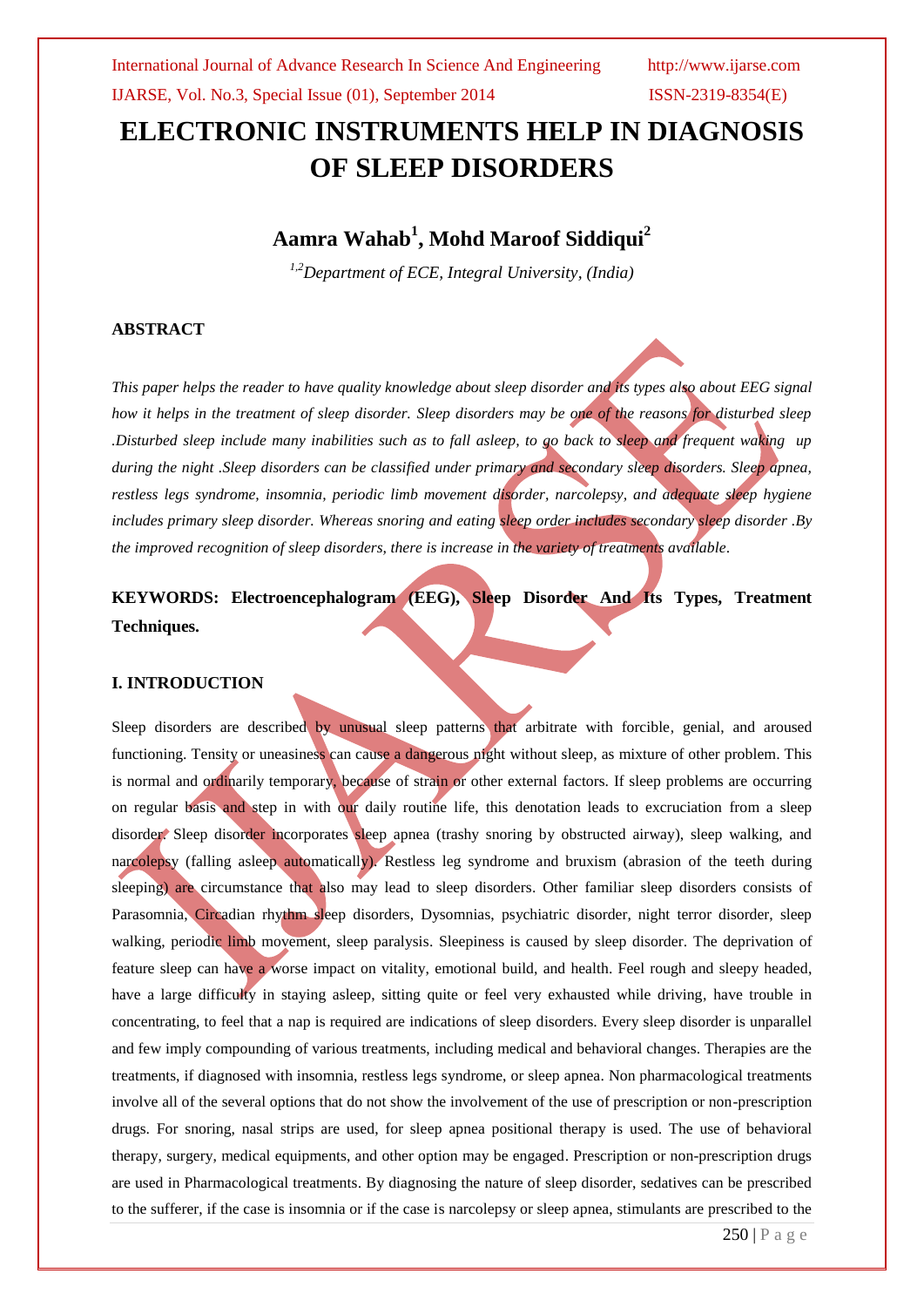sufferer. The use of other medications can also be seen which aimed the particular implicit cause of the disorder. A prescription is required by these agents. Recommendation of counter medication is seen, by the presence of melatonin in the treatment of jet lag and circadian rhythm. Therapies impacted by the demeanor related with sleep can be effectual. These may let in: cognitive therapy, relaxation techniques, stimulus control, cognitive behavioral therapy (CBT).Behavioral therapies may do wonders in treating parasomnia, bedwetting, insomnia, and other sleep disorders. There are various number of durable medical equipment selection, which leads to medical device, used again and again for treatment of medical condition. The most classifiable of these selection may be continuous pressure airway pressure (CPAP) for the diagnosis of sleep apnea. Some other related treatment is bi level or Bi-PAP which gives two different pressure, one pressure is with inhalation and one pressure with exhalation. Dentists may offer oral appliance and mandibular for the treatment of sleep apnea. Light box therapy may be used for the treatment of an individual suffering from circadian rhythm disorder and seasonal affective disorder (SAD). There are many other tests such as full night polysomnograhy, split night ploysomnography, oximetry used for the treatment for sleep disorders.

#### **II. SLEEP DISORDERS ITS TYPES AND CAUSES**

Sleep disorders can be defined as a group of syndromes marked by disruption in the patient's quantity of sleep, caliber or timing of sleep, or in deportment or physiological situations related with sleep. There are mainly 70 various sleep disorders. To testify for the sleep order diagnosis, persistent problem should be there, cause the patient makeable perception strain, and relates with his/her sociable or occupancy functioning. Sleep disorders are determined on what causes them. Primary sleep disorders are distinctively different from those which are not caused from medical conditions, prescribed medication, substance abuse or mental disorders. Dyssomnias and parasomnias are the two major classification of primary sleep disorder. There are many other types of sleep disorders such as:

#### **2.1 Sleep Apnea**

Sleep apnea is usual sleep disorder in which breathing stops for limited time because of upper airways blockage. This leads the sufferer to fall asleep every hour pausing in breathe which causes interrupted sleep. While other suffers find themselves in exhausted, depressed and in irritable condition and also they don't remember these frequent stages of falling asleep. Sleep apnea is dangerous and serious sleep disorder, any one suffering from this might urgently seek a doctor. Successful treatment of sleep apnea can be done by Continuous Positive Airway (CPAP), a device which is masked like is used which delivers stream of air when the sufferer has fallen asleep. By reducing weight, sleeping on relevant side and by elevating the head of the bed helps in moderate sleep apnea.

#### **2.2 Cause of Sleep Apnea**

Loud snoring, frequent pauses in breathe, choking and snorting during sleep causes sleep apnea. No matter how much time has spent by the sufferer in the bed still he/she feels lethargic and exhausted. Some pain in chest, headaches, dry throat, nasal blockage and shortness of breath are also some causes of sleep apnea.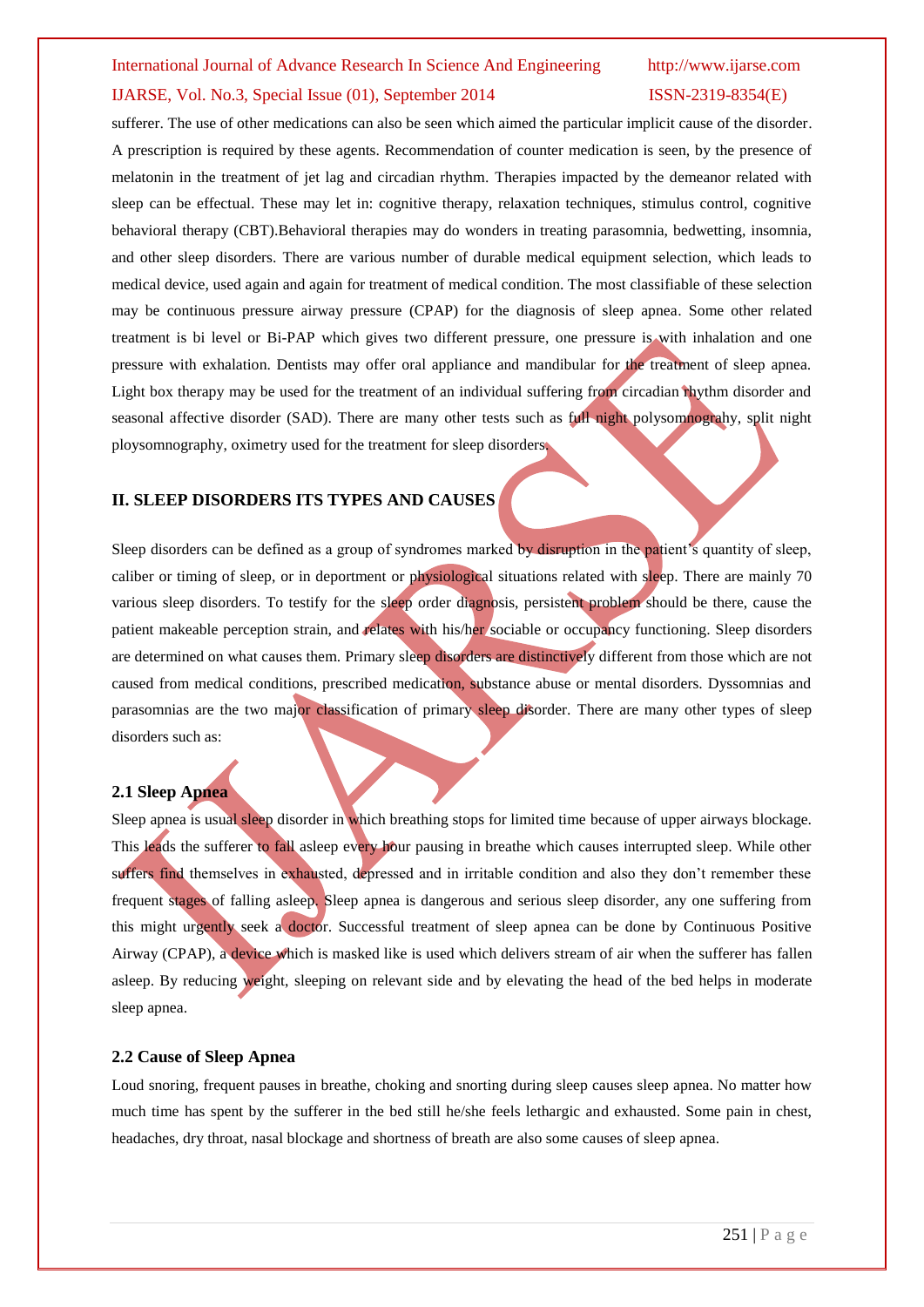#### **2.3 Restless Legs Syndrome (RLS)**

Restless legs syndrome (RLS) is a type of sleep disorder which is caused by irresistible movement of legs and arms of the sufferer. This feeling occurs when the sufferer is lying down or in resting position and is mainly because of unusual, creepy or aching sensations.

#### **2.4 Cause of Restless Legs Syndrome (RLS**)

Unusual sensations within the legs, feel like to move them refers to the cause of restless legs syndrome. These sensations have different intensities, intensity of moving leg gets painful or worse at night and it gets slow by taking rest. This uncomfortable feeling or sensation gets a better outlook when sufferer tries to move or stretch legs. Continuous jerking or cramping of the legs during sleep.

#### **2.5 Narcolepsy**

This sleep disorder includes exuberant, unmanageable sleepiness during daytime. A function of brain that controls sleeping and walking, called dysfunction causes narcolepsy. If somebody is suffering from narcolepsy might have faced "sleep attacks" while driving, working or talking.

#### **2.6 Cause Of Narcolepsy**

Usual symptoms are hearing and seeing thing when the suspect is about to dream before fallen asleep. When the suspect is laughing, angry or going through strong emotions suddenly starts feeling weak or muscles starts losing control is another symptom of narcolepsy. Sudden feeling of paralysis, having intense dream or not proper movement after waking up is some other symptoms of narcolepsy.

#### **2.7 Delayed Sleep Phase Disorder**

Biological clock is affected or disturbed. 24 hours cycle of sleep of wakefulness and sleep is delayed or sleep routine is completely affected by delayed sleep phase disorder. And hence as comparison to normal sleep routine, the sufferer sleeps at late night and wake up late in the morning. Let's consider an example, suppose anybody did not feel sleepy till 4.a.m., and after that he/she feels sleepy and further more wants to sleep a lot till the noon. This sign leads to delayed sleep phase disorder. All these characteristics of delayed sleep disorder make the routine difficult. The sufferers find themselves inattentive in morning classes, finding difficulty in 9 to-5 job. The point to be noticed is sleeping problem is caused by staying up late. The people suffering from delayed sleep phase disorder find themselves unable to get to sleep early, 2 to 6 a.m., is the noticeable time. The sufferer cannot get up early at normal times. A person suffering from this disorder cannot keep a regular schedule. In teenagers this type of disorder is very common. Chronotherapy can be the treatment for delayed sleep disorder.

#### **2.8 Cause Of Delayed Phase Disorder**

Main cause of this disorder is seen in teenagers and that is sleeping late in night and waking up late in the morning. Teenagers are mainly affected by this type of disorder.

#### **2.9 Obstructive Apnea**

This type of sleep disorder is life-threatening or dangerous sleep disorder in which during sleep, breathing several times repeatedly starts and stop. By the relaxation and blockage of throat muscle obstructive apnea occurs.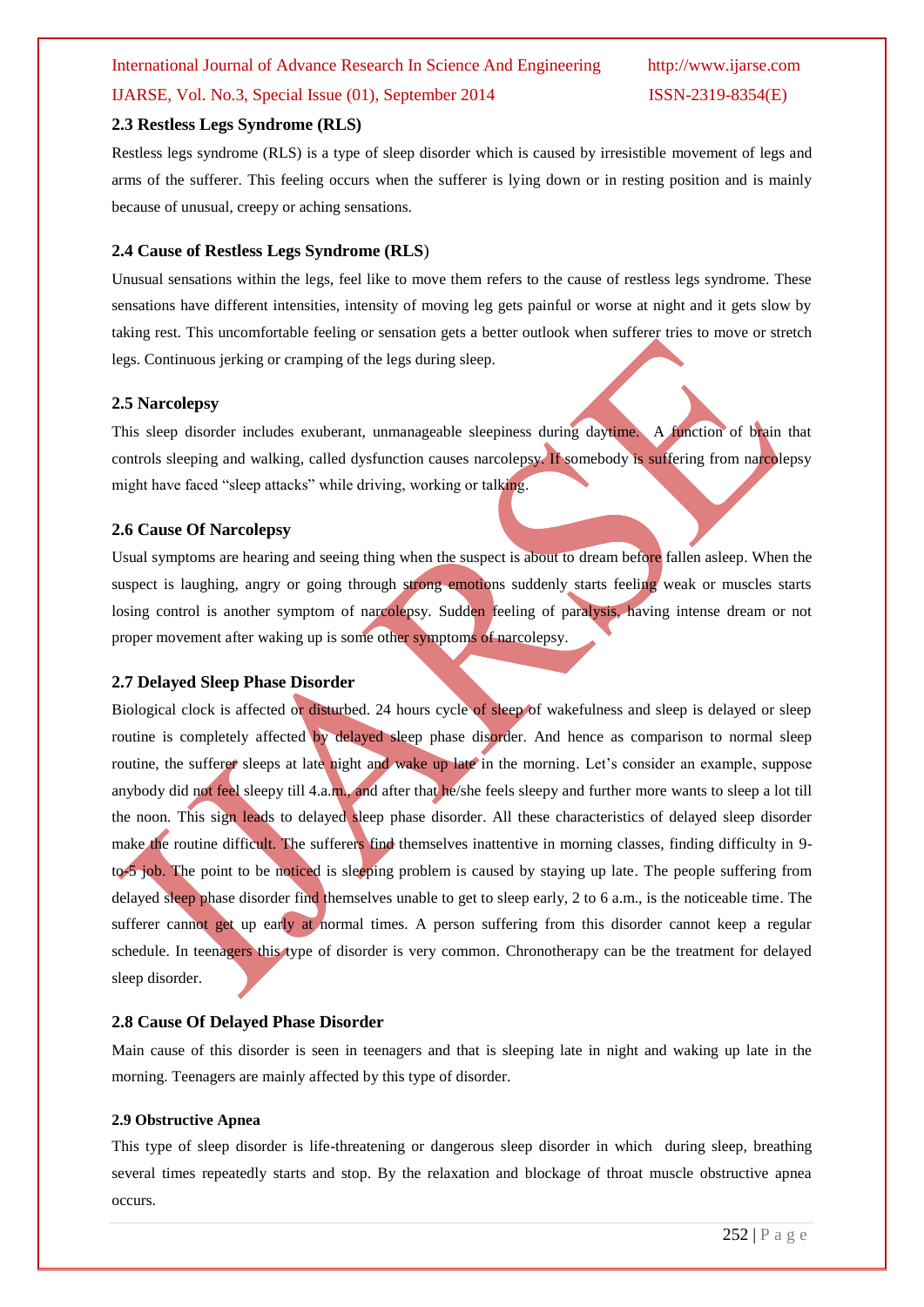#### **2.10 Cause Of Obstructive Apnea**

Snoring is most noticeable sign of obstructive apnea affecting adults and middle aged people and who are overweight.

#### **2.11 Central Apnea**

Central apnea shows glimpse of obstructive apnea, in which repeatedly start and stop of breathing is there. Due to breathing central apnea occurs. This situation is slightly different from obstructive apnea in which breathing cannot be done due to upper airway obstruction.

### **2.12 Cause Of Central Apnea**

As a result of stroke and heart failure, central apnea occurs.

#### **2.13 Mixed Apnea**

Combination of obstructive and sleep apnea is termed as mixed apnea. Mixed apnea is normally found in young children or infants, who have breathing in abnormal control.

### **2.14 Cause Of Mixed Apnea**

As compare to normal sleep, obese children or those suffering from dangerous apnea have total sleep time longer, behavioral usual ties, effort in breathing and snoring are main causes of sleep apnea.

## **III. DIAGNOSIS TEST BY ELECTRONICS INSTUMENTS & TREATMENT**

Treatment objective reduces sleepiness and improve quality of life and also decreases cardiovascular consequences. Following test can be used for the treatment for sleep disorder. In laboratory, full night polysomnography, split night tests and oximetry. Sleeping pills is not the proper diagnose for insomnia. Sleeping pills may make insomnia worse if taken in longer run. In normal conditions, for diagnosing short term situations sleep medication and sleeping pills can be used at their best ways, such as recovering or traveling across many zones from medical procedure. To avoid dependence and tolerance on medication, it should be used according to the need instead on daily basis. There are two main categories of treatment, named pharmacological and non-pharmacological treatments. Non-pharmacological treatments do not include prescribed and non-prescribed drugs. While pharmacological treatment includes prescribed and non-prescribed drugs.

**FULL NIGHT POLYSOMNOGRAPHY TEST**: Full night laboratory consists of continuous recordings of several number of multiple physiologic parameter related to wakefulness and sleep. Patients who have high probability but a low apnea index night to night variation may exist. Equipment problem can be solved easily in this test and availability of full set of variable is there. Cost and accessibility are the two cons of this test and more importantly patients sleep away from home.

**OXIMETRY:** Measuring of concentration of oxygen in blood using an oximeter is done in this test. A dielectric device is specially used for this purpose. In this test equipments cannot be adjusted by the technician. This test is potentially less expensive and also patients sleep away from home.